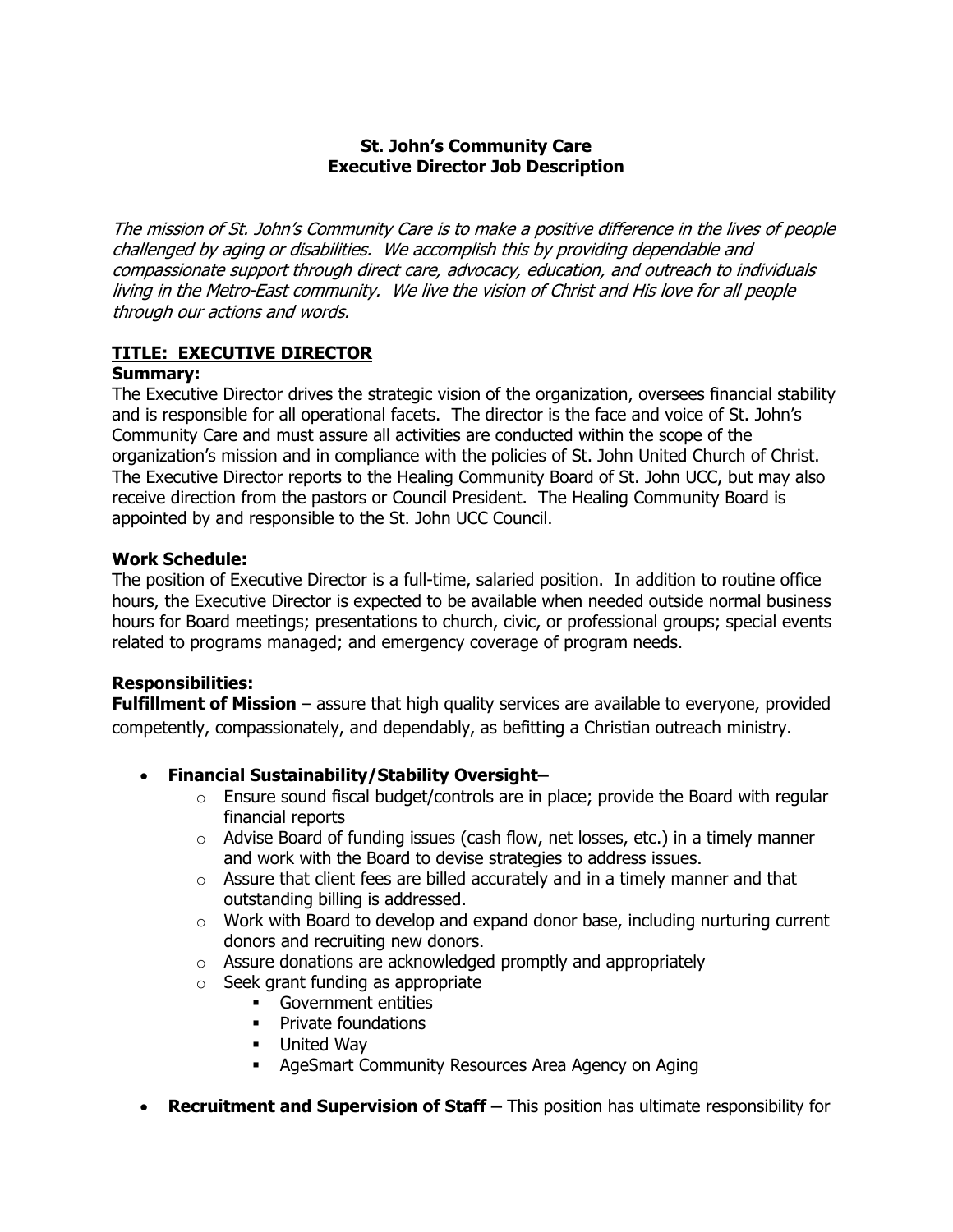- $\circ$  Recruiting, hiring, supervising, disciplining, and terminating all employees.
- $\circ$  Developing, implementing and assuring adherence to personnel policies and employment laws
- $\circ$  Assuring adequate orientation, training, and supervision to equip staff members to provide appropriate, compassionate care and support to both clients and family caregivers
- **Maintaining Relationships Within St. John UCC** including Healing Community Board, Church Council, Pastors, and the congregation at large
	- o Develop and maintain effective communication, both routine and relating to significant changes or challenges encountered
	- $\circ$  Assure policies and procedures are followed for committing to contracts, making purchases, accepting grants, and other actions which have the potential to impact the ministry and congregation.
- **Representing the Outreach Ministry in the Community** including donors and payment sources (individuals, foundations, United Way, government); other churches; civic organizations; media
	- $\circ$  Public speaking to promote and explain the ministry
	- $\circ$  Develop and deepen positive relationships with other aging services providers
	- o Assuring timely responses to requests and deadlines
	- o Networking
- **Assuring Reporting and Licensing Requirements are met** including
	- o Annual audit and filing of IRS 990
	- o Annual updates and renewal of federal System for Award Management (SAM) and Illinois Grant Accountability and Transparency Act (GATA) registrations and reporting
	- $\circ$  IL Dept. on Aging certification for provision of Adult Day Services to Community Care Program clients
	- $\circ$  IL Div. of Rehabilitation Services contract for provision of Adult Day Services to their clients
	- o Veterans Administration agreements for provision of Adult Day Services
	- o Managed Care Organization agreements
	- o Funders (United Way, Madison County Mental Health Board, AgeSmart Community Resources, private foundations)

# **Qualifications/Abilities:**

- Requires excellent organizational and interpersonal skills, as the Executive Director must deal with employees, clients who may be confused, families and individuals under stress, donors, volunteers, the congregation, funding organizations, other service providers and organizations, and the community at large.
- Ability to deal effectively and compassionately with individuals who are elderly and/or disabled -- in person, by telephone, and in writing.
- Strong public speaking skills. Audiences include organizations, both within the congregation and in the broader community.
- Excellent writing skills as well as basic computer skills (Word, Excel, e-mail).
- A sincere commitment to the mission of the organization and a history of active membership in a Christian congregation.